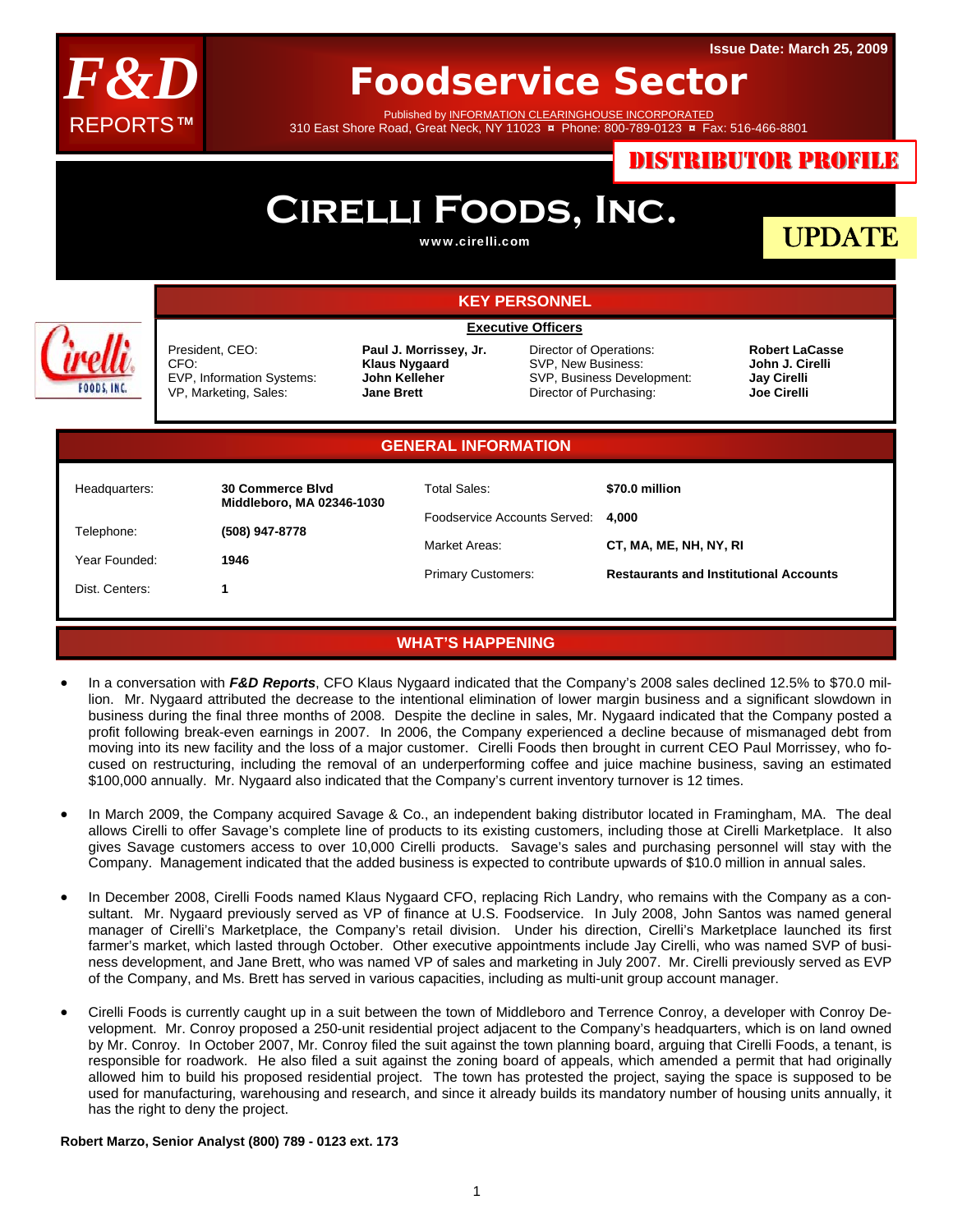#### **SALES GROWTH**

Cirelli Foods' sales have fluctuated over the past few years, as shown in the graph below. Sales decreased 12.5% in 2008 to \$70.0 million.



**TOP COMPETITORS**

- Performance Food Group Sales of \$10.00 billion
- Agar Supply Sales of \$570.0 million
- SYSCO Sales of \$37.52 billion
- Perkins Paper Sales of \$388.0 million

# *AGAR SYSCO PERKINS*

### **U.S. MARKET PRESENCE**

Cirelli Foods services customers in Maine, New Hampshire, Massachusetts, Rhode Island, Connecticut and New York through its on-site distribution center in Middleboro, MA. The Company also operates its Cirelli Warehouse Marketplace.